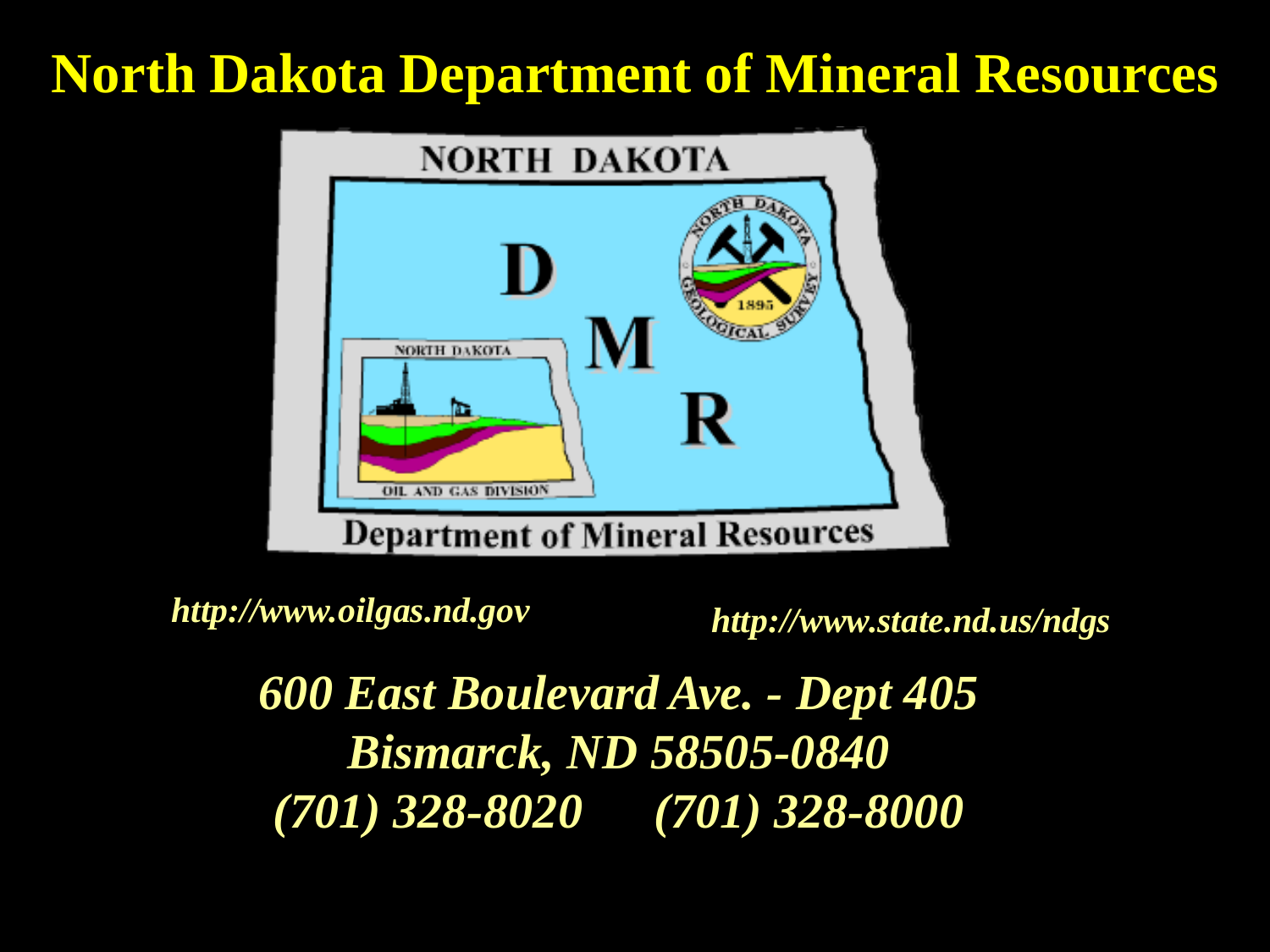#### **Bottineau Rigs and Wells**



Rigs **Wells**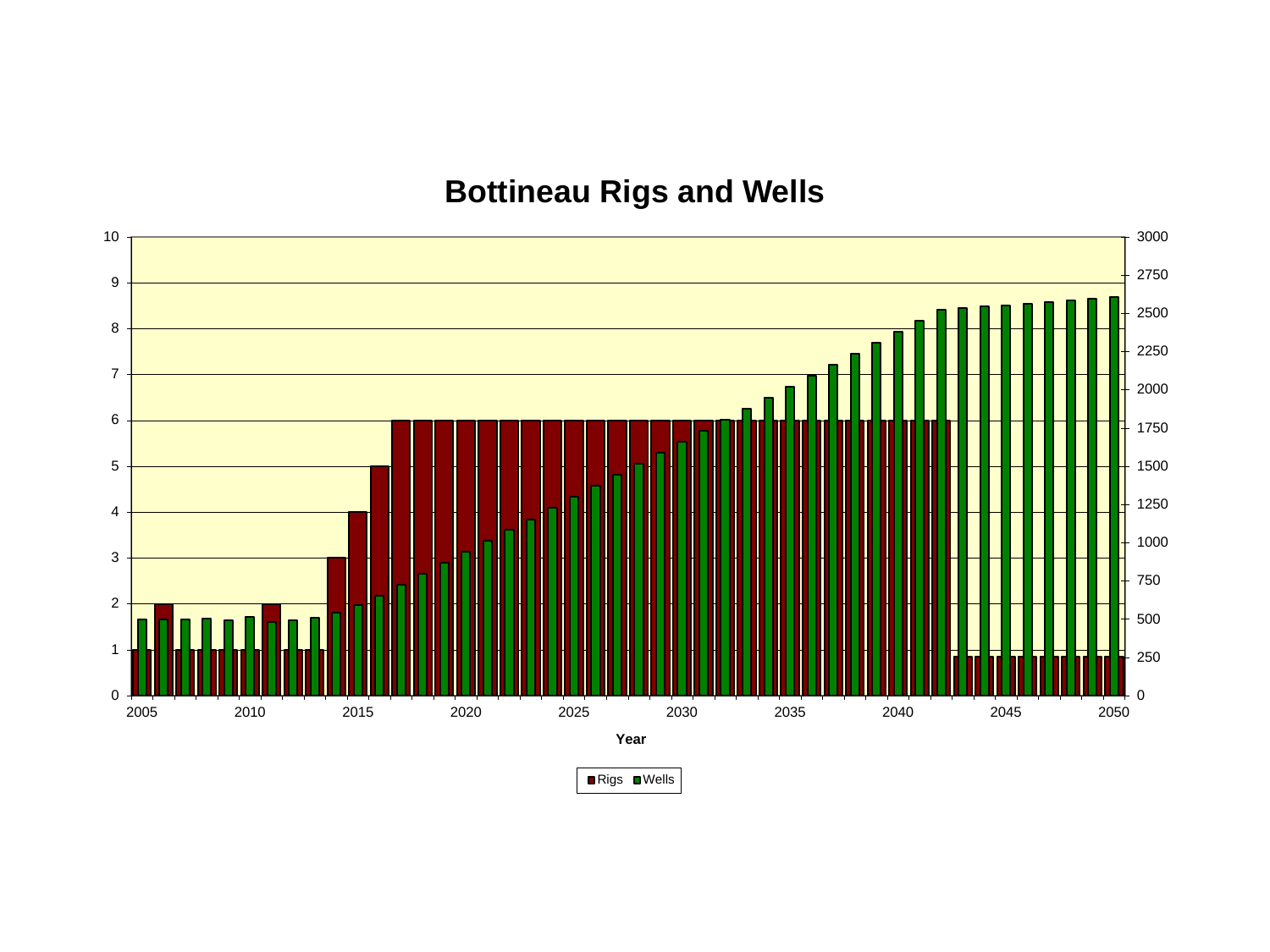5.0 1000 4.5 900 800 4.0 3.5  $+700$ 3.0  $+ 600$ 2.5  $+500$ 2.0  $+400$ 1.5 300  $+ 200$ 1.0 Π Τ Г 0.5 100 0.0 0 2005 2010 2015 2020 2025 2030 2035 2040 2045 2050 **Year**

**Renville Rigs and Wells**

Rigs **Wells**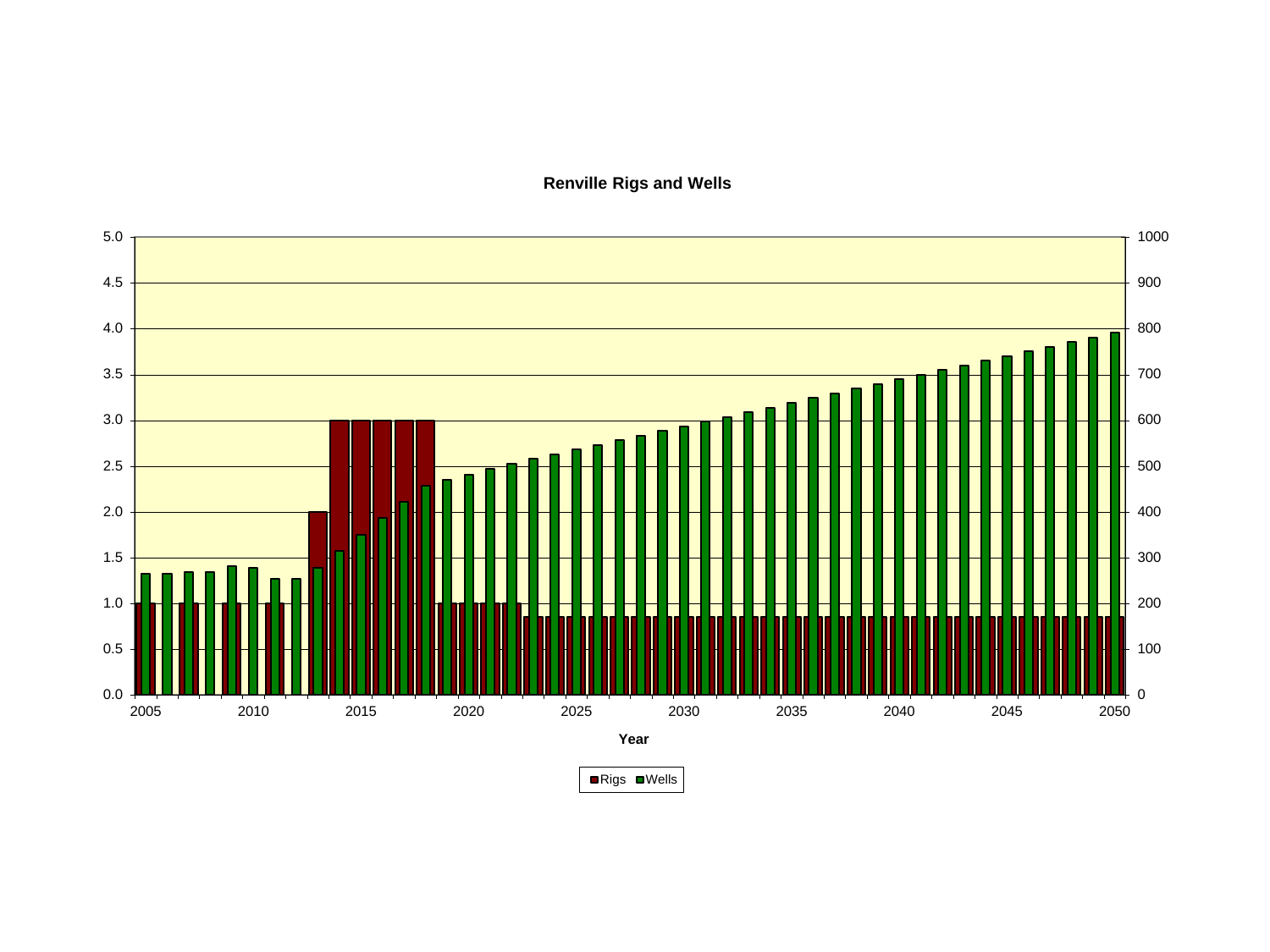#### **Bottineau Oil Industry Jobs**



■Prod jobs **□ Gathering jobs ■Fracing jobs ■Drilling jobs**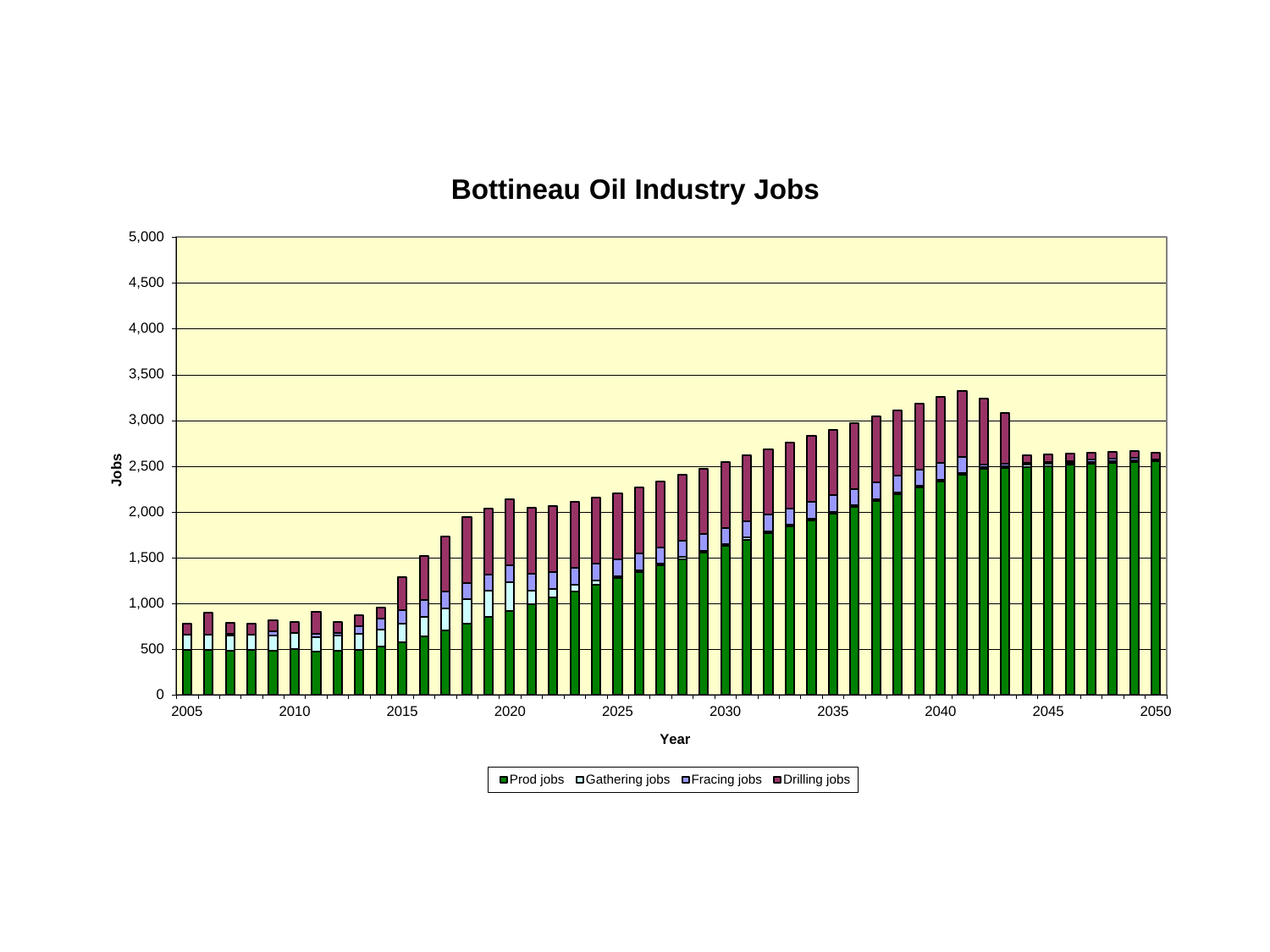**Renville Oil Industry Jobs**

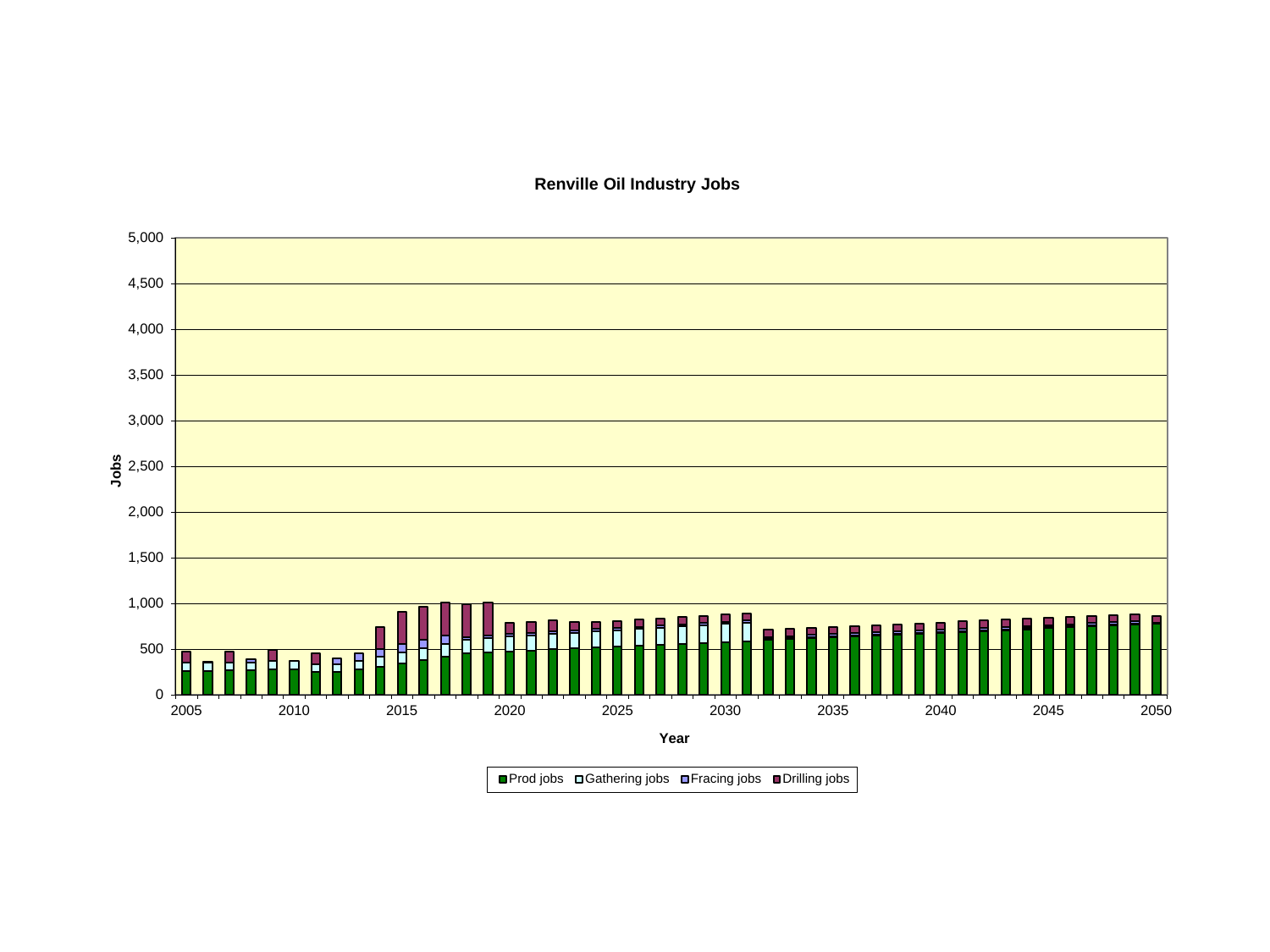

#### **MONTHLY OIL PRODUCTION FOR LOCAL COUNTIES**

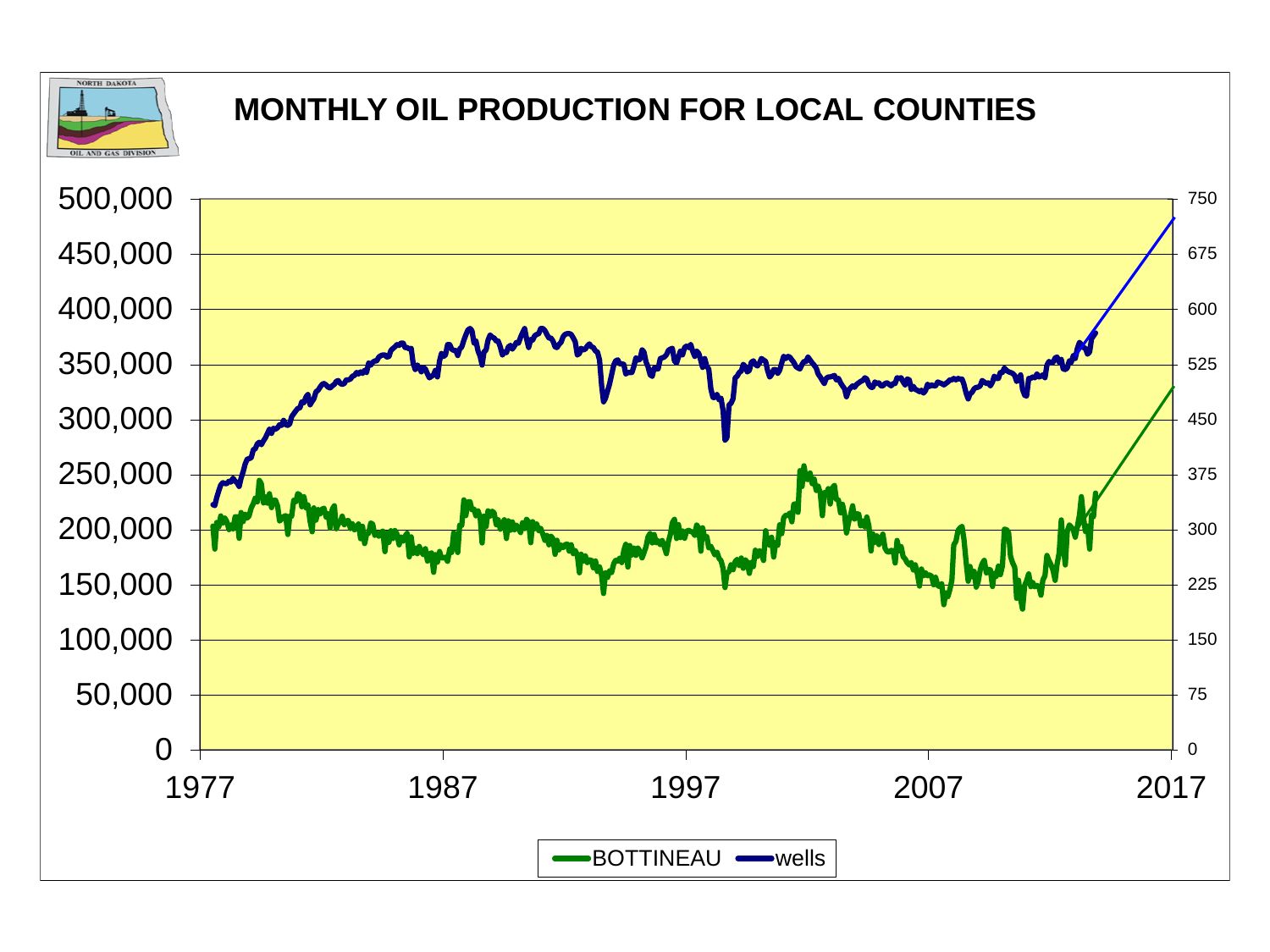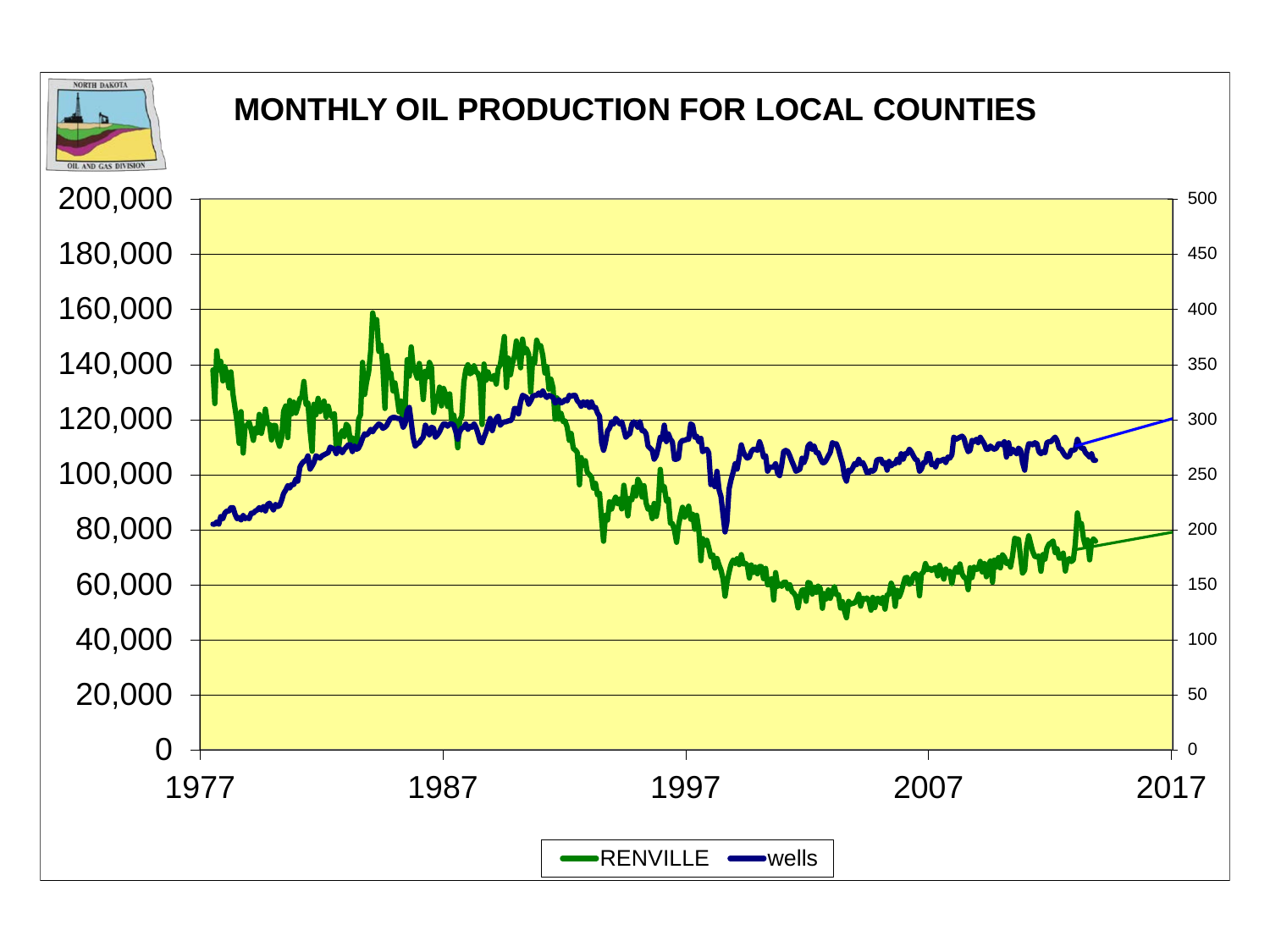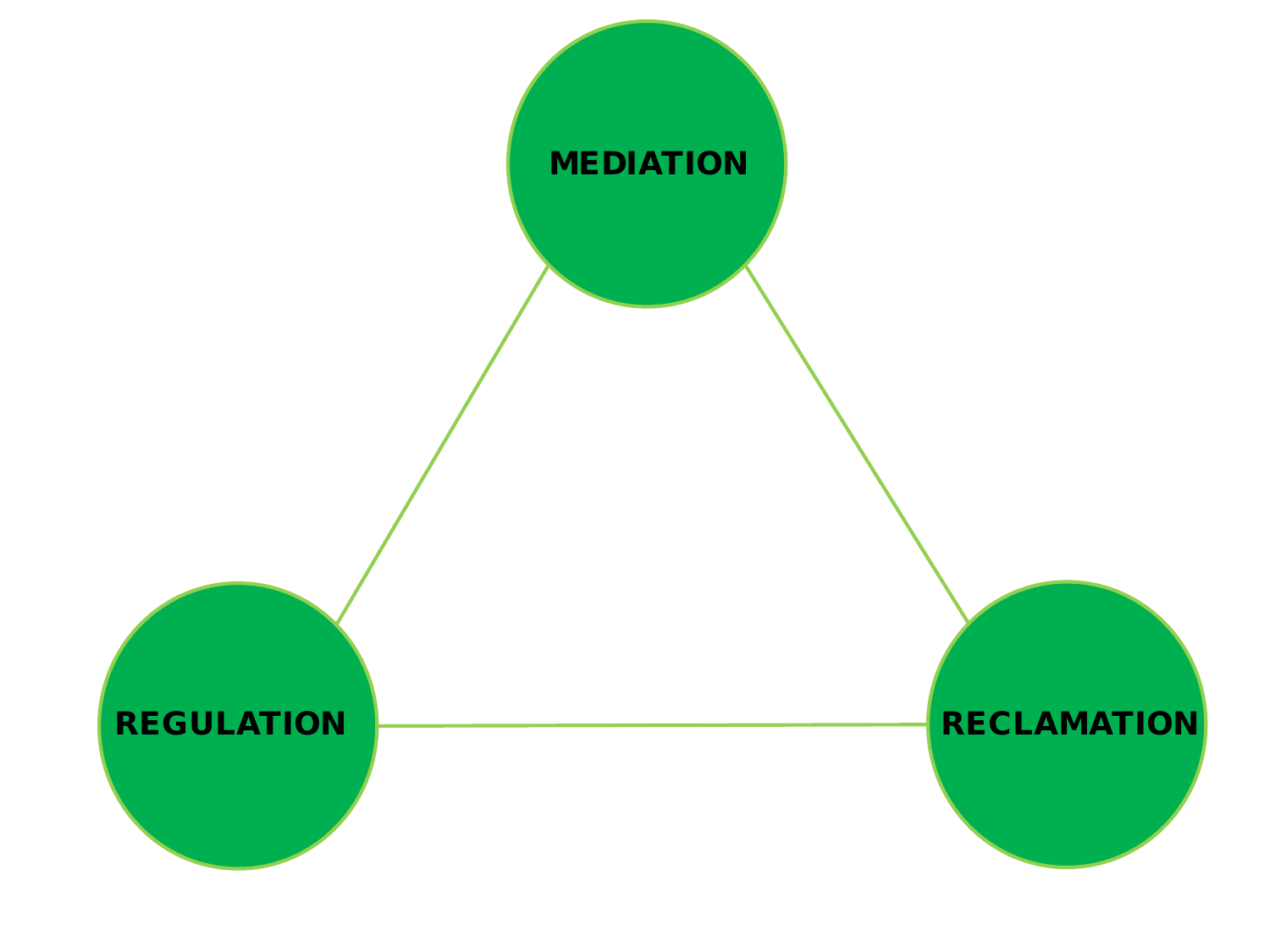# REGULATION

## **Prevention**

**43-02-03-19. SITE CONSTRUCTION 43-02-03-19.2 DISPOSAL OF WASTE MATERIAL 43-02-03-19.4. DRILLING PITS 43-02-03-20. SEALING OFF STRATA 43-02-03-21. CASING, TUBING, AND CEMENTING REQUIREMENTS 43-02-03-29 WELL AND LEASE EQUIPMENT 43-02-03-36 LIABILITY 43-02-03-49 OIL PRODUCTION EQUIPMENT, DIKES, AND SEALS 43-02-03-51.3 TREATING PLANT CONSTRUCTION AND OPERATION REQUIREMENTS 43-02-03-53 SALTWATER HANDLING FACILITIES**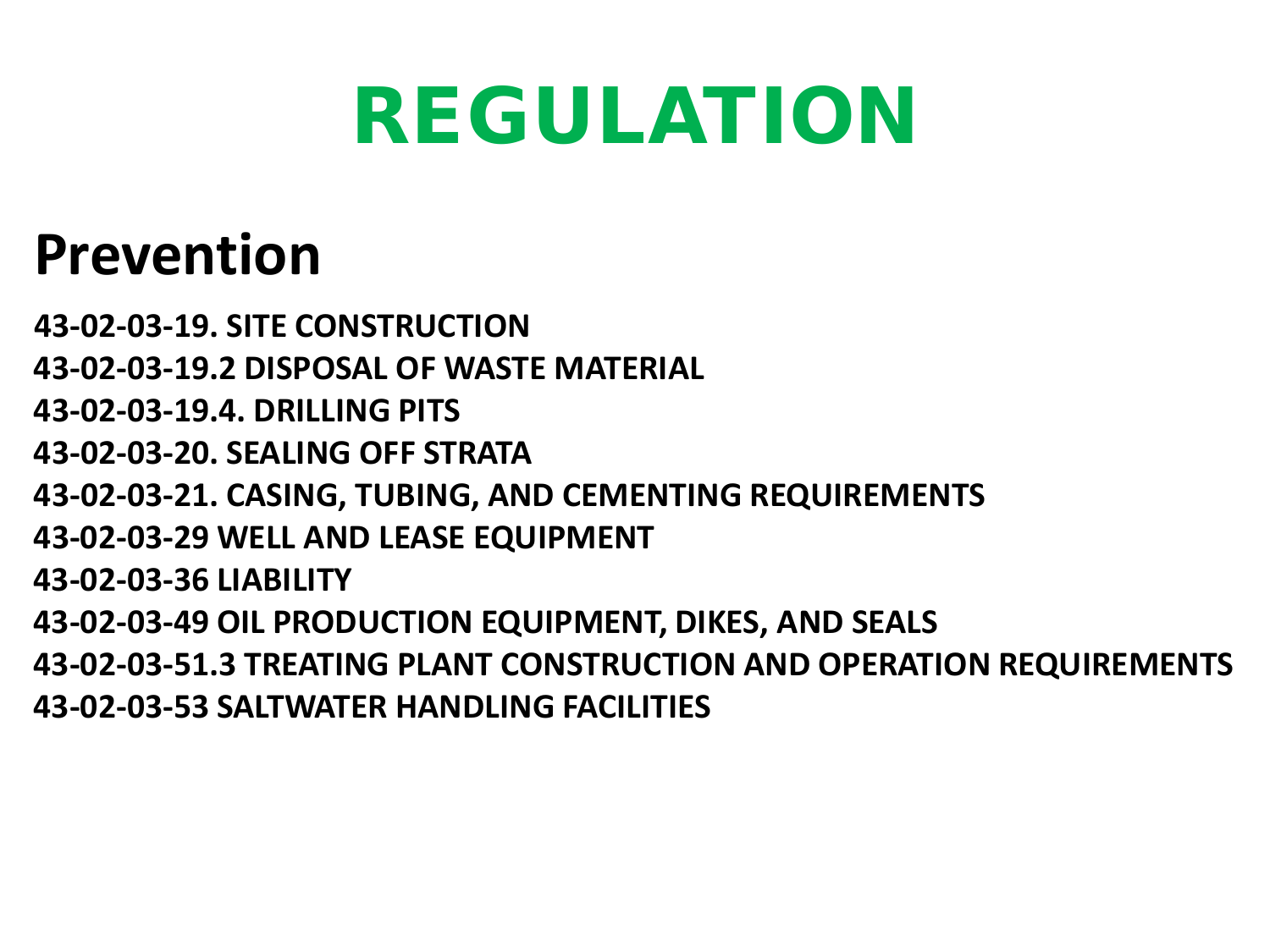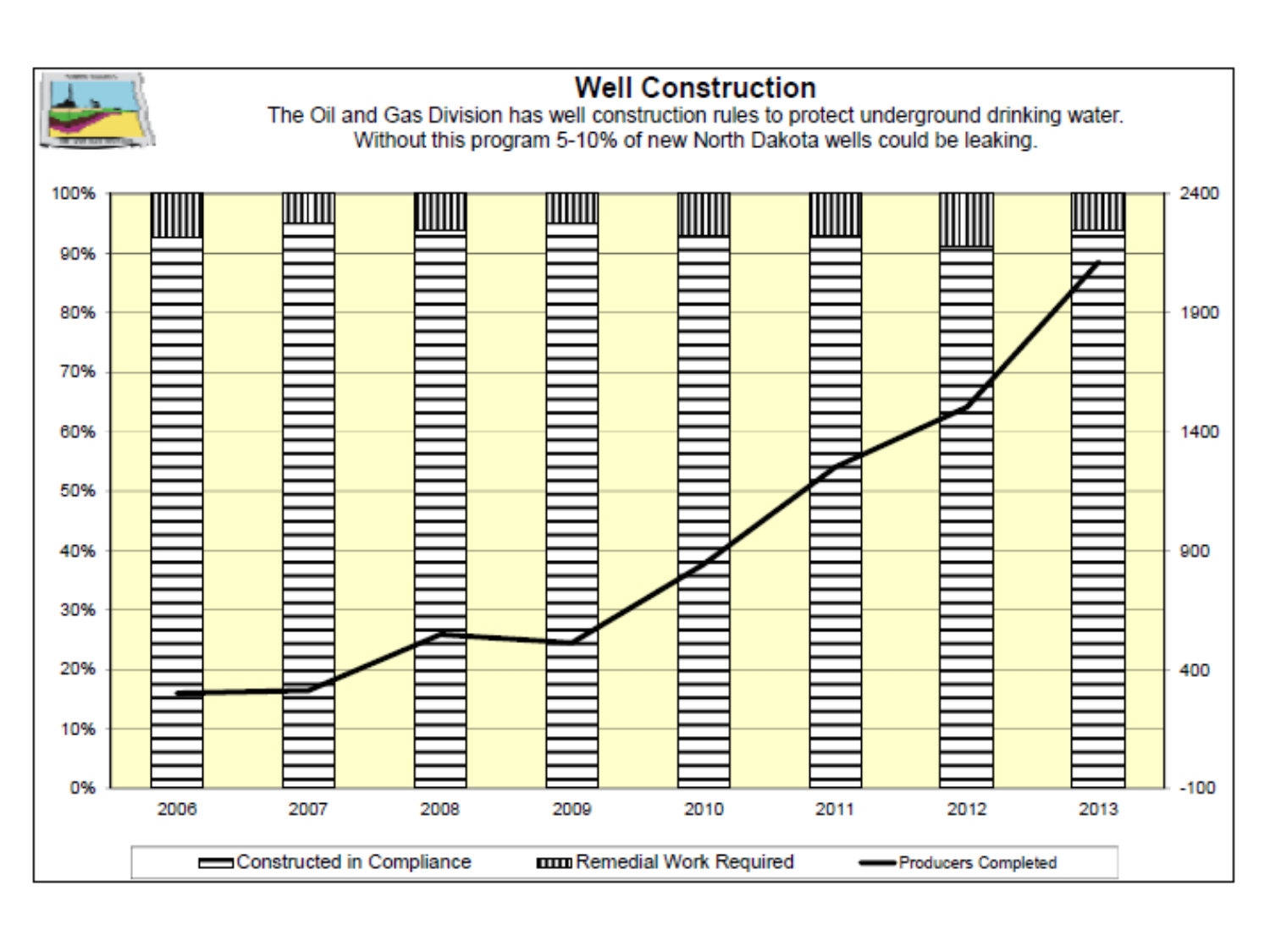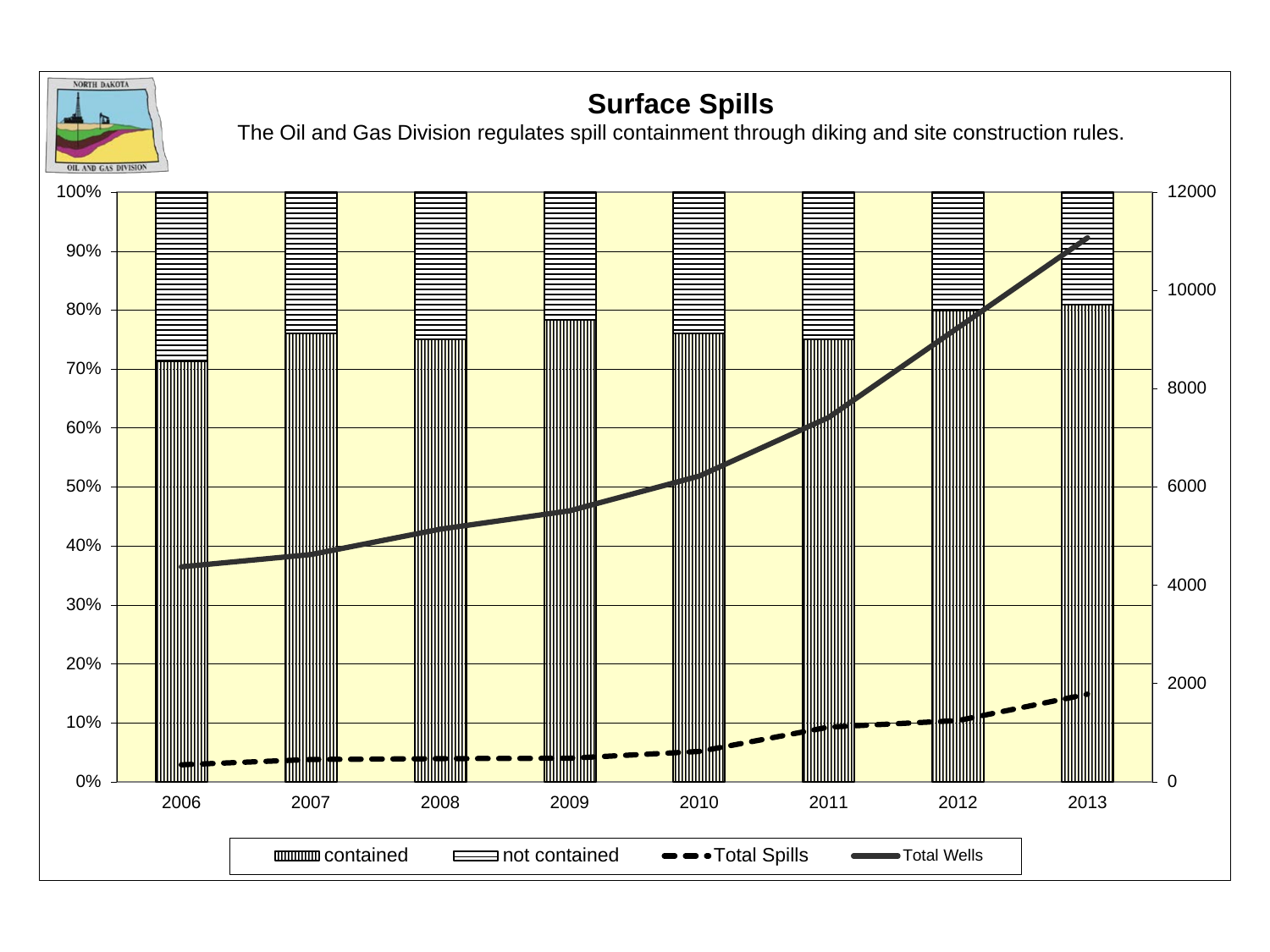![](_page_11_Figure_0.jpeg)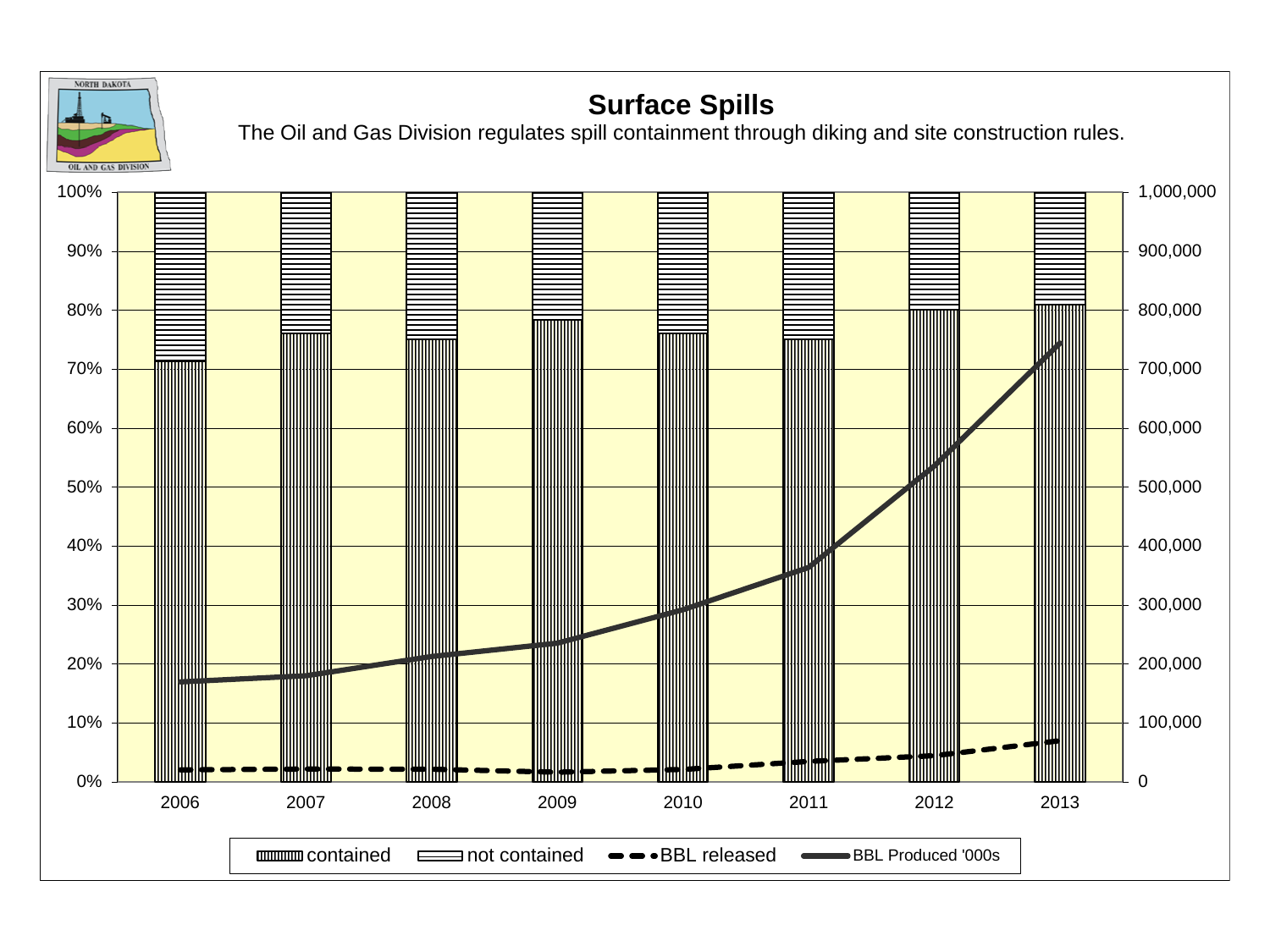# REGULATION

### **Enforcement**

- **Verbal notice of violation: at field level**
- **Written notice of violation: inspector to operator**
- **Official complaint with penalties:**
	- **Settle through consent agreement without hearing**
	- **Hearing before Administrative Law Judge**
		- **NDIC order**
		- **Appealable to District Court and Supreme Court**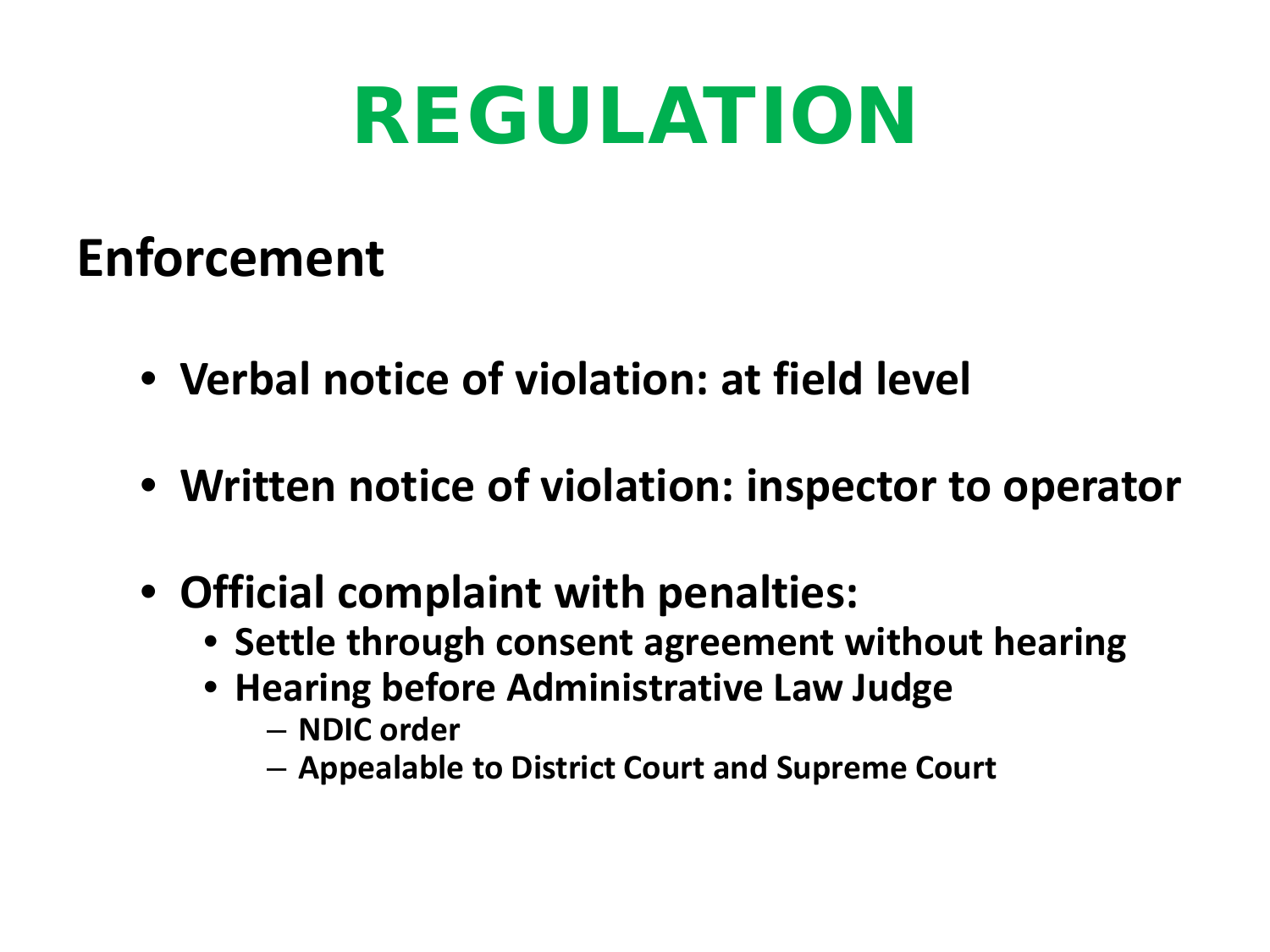![](_page_13_Figure_1.jpeg)

\*Colorado data for 1999 is unavailable.

\*\*BLM Inspectors were calculated by FTE, as described in the accompanying narrative.

Since 2011 the ND well count has gone from 6,500 to 15,000 and the number of inspectors from 17 to 32 so our current ratio is even lower at 470 wells per inspector.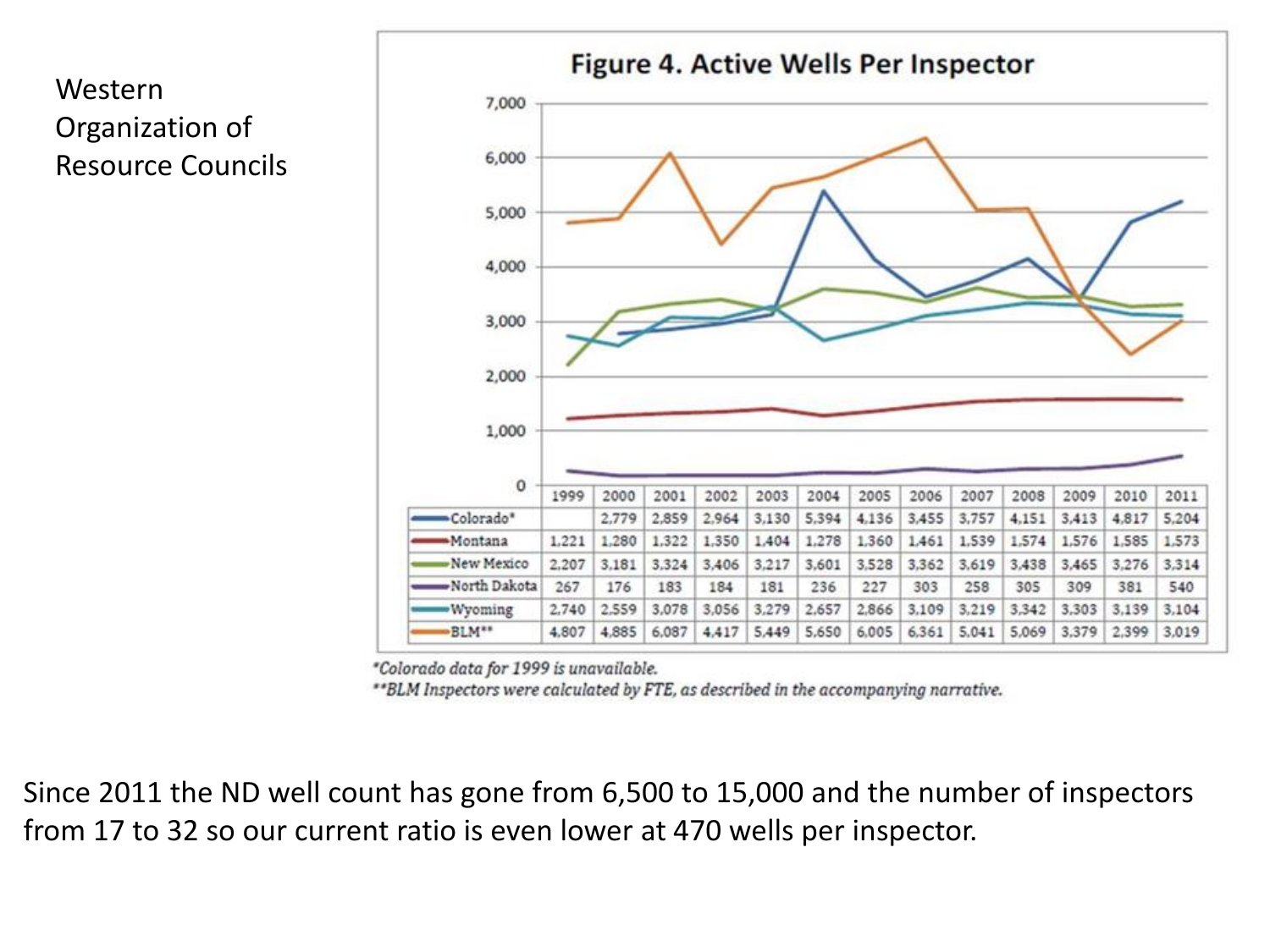Based on current inspection rates, only the ND OGD has the capacity to inspect all producing wells at least once each year. The BLM has consistently improved since 2005, but requires more time to inspect all federal wells (Figure 8).

![](_page_14_Figure_2.jpeg)

According to this same study ND is the only state or federal agency with enough inspectors to visit each well more than once per year (actually >5 times per year). The BLM averages once per 3 years in ND and once per 10 years in WY.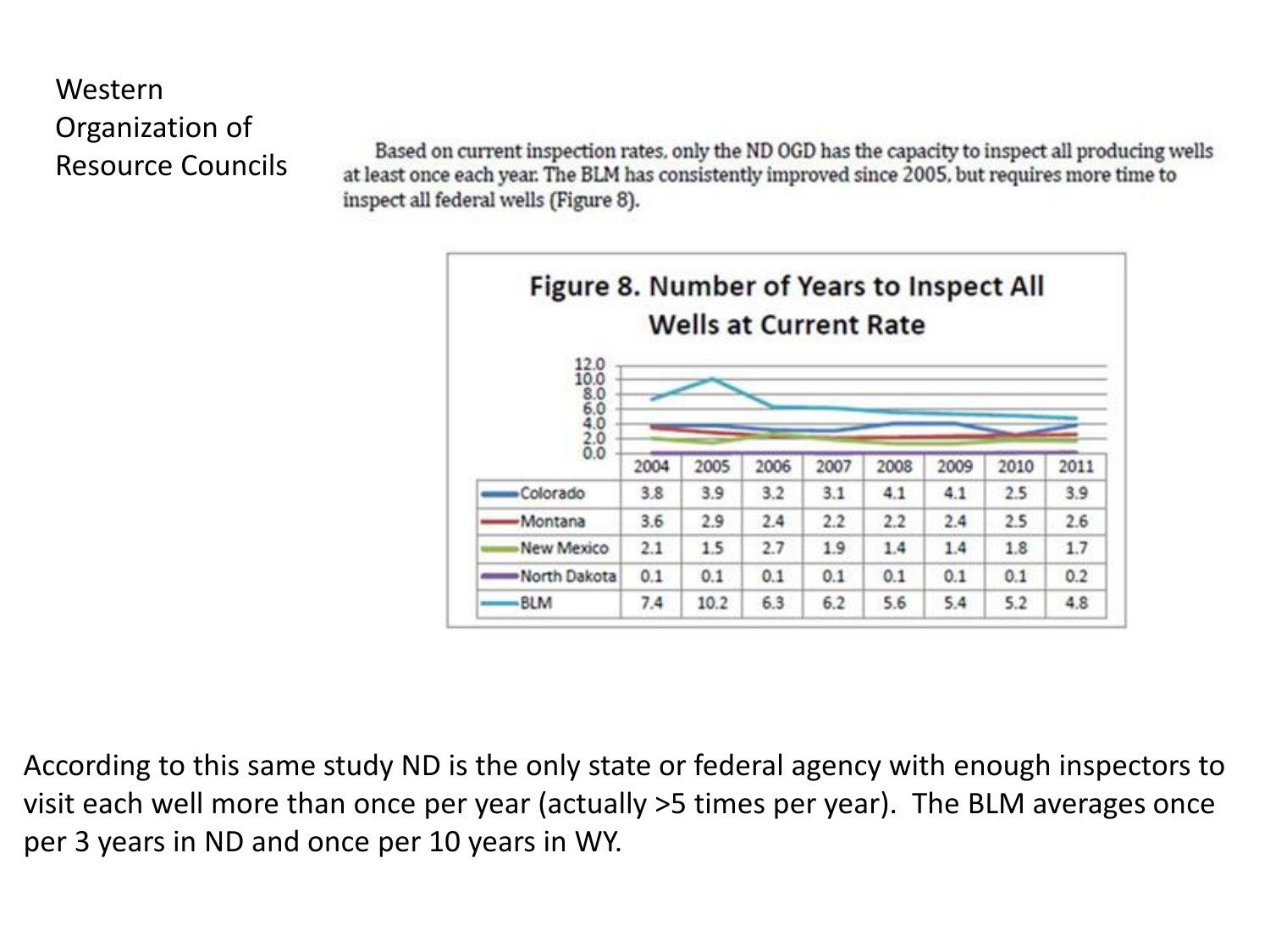| <b>Table 4. Maximum Fine Policies</b>             |                                                                                                                                                                                                                                                                                                                                              |  |  |  |  |  |
|---------------------------------------------------|----------------------------------------------------------------------------------------------------------------------------------------------------------------------------------------------------------------------------------------------------------------------------------------------------------------------------------------------|--|--|--|--|--|
| Colorado:<br>Colo, Rev. Stat. 34-60-121           | Maximum fine is \$500 - \$1,000 per violation per day. The maximum<br>total fine for violations that do not have adverse effects on public<br>health/welfare/resources is \$10,000 regardless of the number of<br>days of continued violation. For violations that affect public health/<br>welfare/resources the total may exceed \$10,000. |  |  |  |  |  |
| Montana:<br>MCA 82-11-147 and 149                 | Minimum civil penalty is \$75 per violation per day and maximum<br>is \$10,000 per violation per day, up to a maximum of \$125,000<br>per violation. A court may grant such prohibitory and mandatory<br>injunctions as the facts may warrant, including temporary<br>restraining orders.                                                    |  |  |  |  |  |
| New Mexico:<br>N.M. Stat. 70-2-31                 | Maximum civil penalty is \$1,000 per violation per day, or \$5,000 for<br>knowing and willful violations.                                                                                                                                                                                                                                    |  |  |  |  |  |
| North Dakota:<br>N.D.C.C. 38-08-16 and 38-08.1-07 | Maximum civil penalty is \$12,500 per offense per day, or \$1,000 per<br>offense per day for failure to plug drill holes.                                                                                                                                                                                                                    |  |  |  |  |  |
| Wyoming:<br>Wyo. Stat. Ann. 30-5-119              | Maximum civil penalty is \$5,000 per violation per day that a<br>violation continues, or \$10,000 per day for knowing and willful<br>violations.                                                                                                                                                                                             |  |  |  |  |  |
| BLM:<br>43 CFR 3160                               | Maximum assessment is \$500 per major violation per day, \$250 per<br>minor violation per day, or \$1,000 per day per operator per lease.<br>If a violation is not corrected within at least 20 days, the operator is<br>liable for a civil penalty of up to \$500 per violation per day.                                                    |  |  |  |  |  |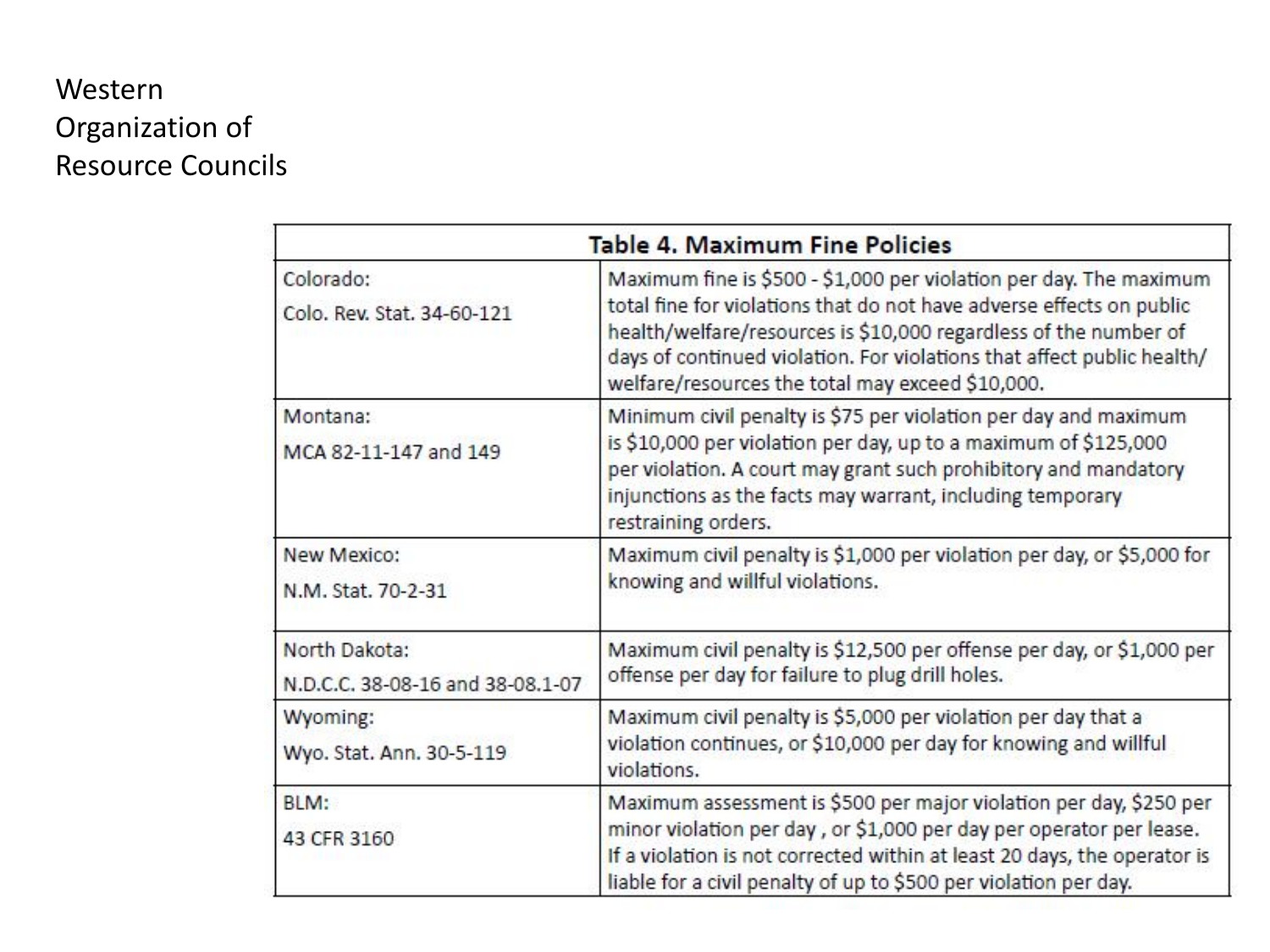| Table 2. Civil Penalties - Amount and Total Number |                               |                   |                   |                   |                   |                     |                                |                                                     |      |
|----------------------------------------------------|-------------------------------|-------------------|-------------------|-------------------|-------------------|---------------------|--------------------------------|-----------------------------------------------------|------|
|                                                    | 2005                          | 2006              | 2007              | 2008              | 2009              | 2010                | 2011                           | 2012                                                | 2013 |
| Colorado                                           | \$494,000<br>(15)             | \$264,300<br>(12) | \$88,600<br>(13)  | \$478,300<br>(11) | \$168,000(6)      | \$1,200,000<br>(10) | \$3,000,000<br>(22)            |                                                     |      |
| Montana                                            | NA                            | <b>NA</b>         | \$1,880(7)        | \$1,000(5)        | \$6,070(8)        | \$10,000(6)         | ΝA                             |                                                     |      |
| New<br>Mexico                                      | \$130,500<br>(38)             | \$224,000<br>(64) | \$559,750<br>(72) | \$504,250<br>(55) | \$735,500<br>(20) | \$14,000<br>(5)     | \$50,000<br>$\left( 1 \right)$ |                                                     |      |
| Wyoming                                            | ΝA                            | <b>NA</b>         | <b>NA</b>         | NA                | \$15,500(NA)      | <b>NA</b>           | ΝA                             |                                                     |      |
| <b>North Dakota</b>                                | \$22,000<br>$\left( 1\right)$ | \$85,900<br>(2)   | \$118,900<br>(5)  | \$323,900<br>(4)  | \$69,900<br>(3)   | (1)                 | (40)                           | \$10,000 \$3,930,000 \$1,775,000 \$2,812,500<br>(4) | (9)  |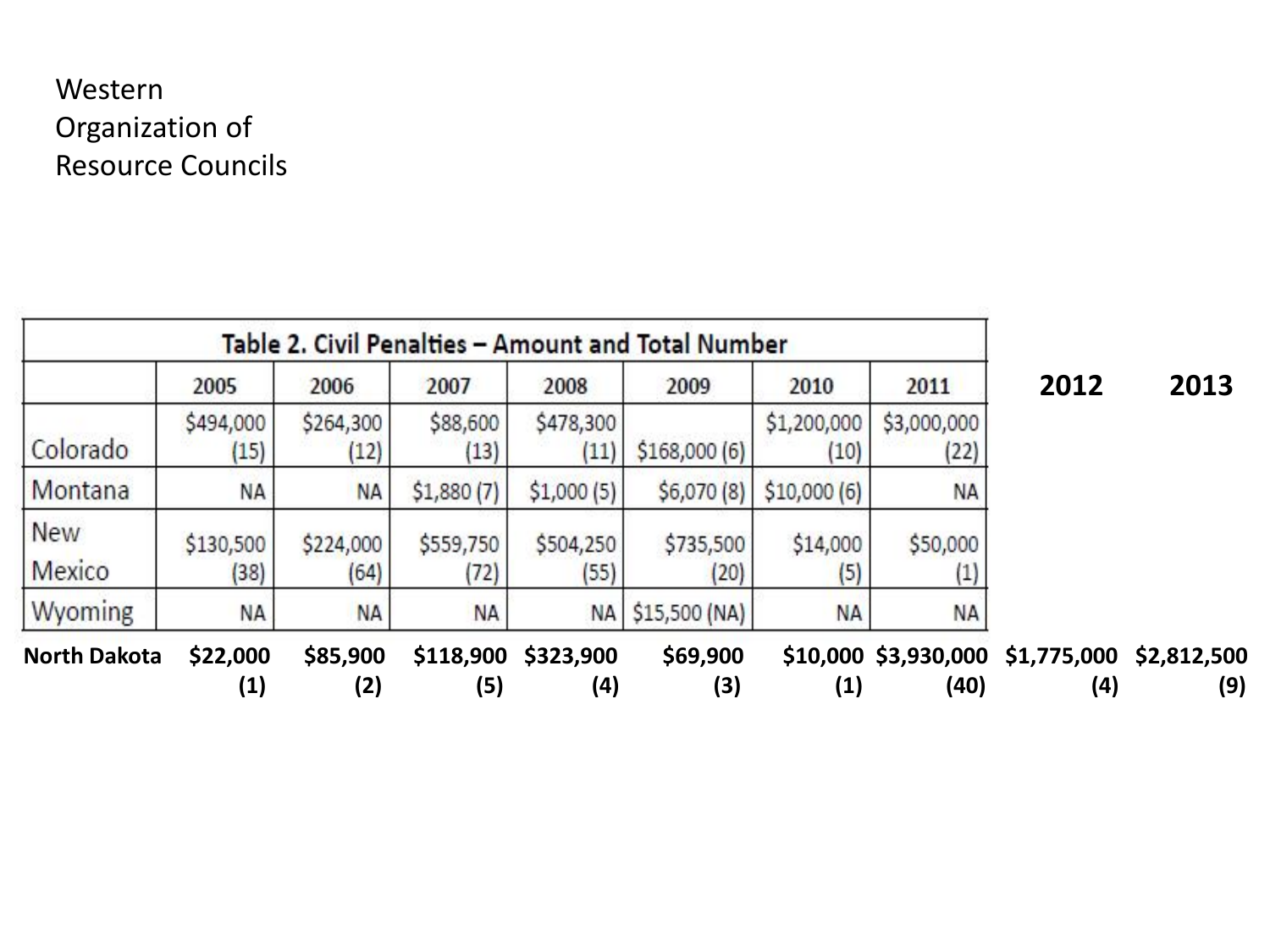"The wheels of justice grind slowly, but surely and exceedingly fine."

**- US Representative Richard Harvey Cain 1875**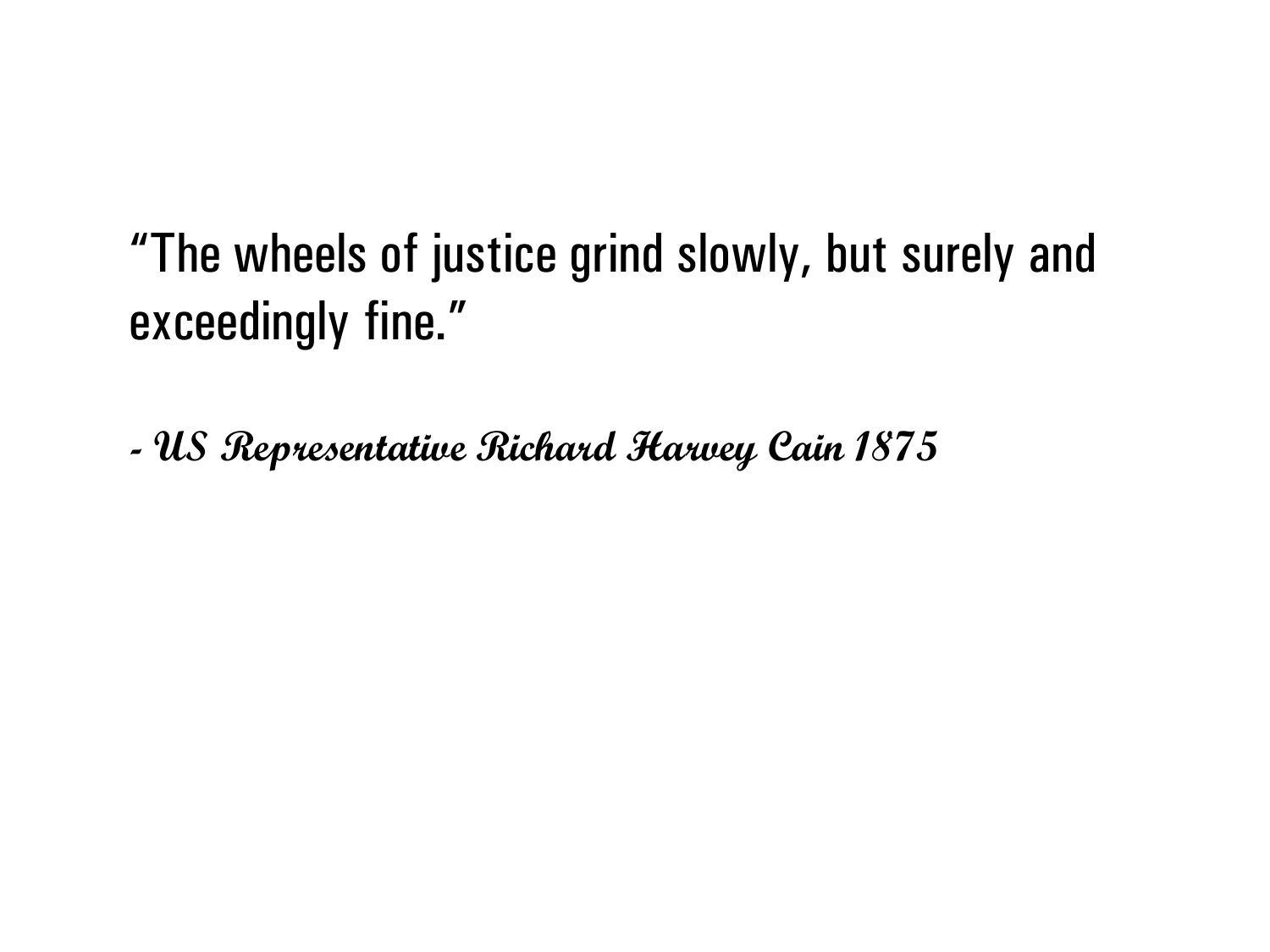# RECLAMATION

### **During active life of well or facility**

#### **43-02-03-30 NOTIFICATION OF FIRES, LEAKS, SPILLS, OR BLOWOUTS 43-02-03-30.1 LEAK AND SPILL CLEANUP 43-02-03-36 LIABILITY**

### **MOA with Department of Health**

The NDIC and NDDH both have regulatory jurisdiction to prevent the pollution of soil and water resources of the state of North Dakota. This agreement is entered into by each agency to promote interagency cooperation and to define the duties of each agency as they relate to environmental protection and corrective action activities associated with the oil and gas industry.

Upon notification, if the NDDH identifies the reported spill as a violation of environmental law and a significant threat to the resources of the state, the NDDH shall contact the NDIC and work through them to implement appropriate assessment and corrective action activities. If the NDIC deems the spill outside of their regulatory jurisdiction, they may defer to the NDDH as the lead agency to address and require appropriate corrective action.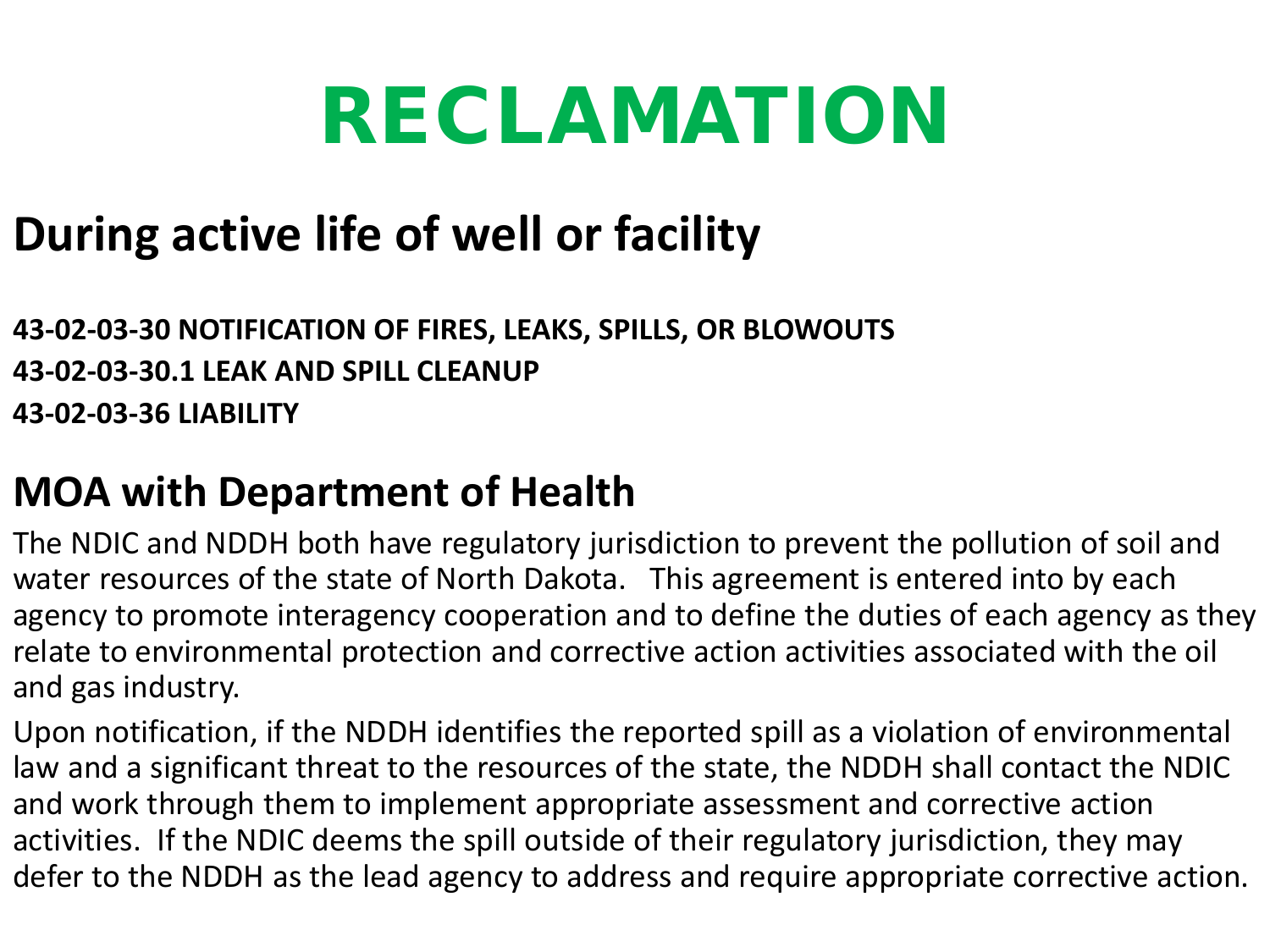## RECLAMATION

## **Abandonment of well or facility**

- **43-02-03-29 WELL AND LEASE EQUIPMENT**
- **43-02-03-34.1 RECLAMATION OF SURFACE**
- **43-02-03-36 LIABILITY**
- **43-02-03-51.4 TREATING PLANT ABANDONMENT AND RECLAMATION REQUIREMENTS**
- **43-02-03-55 ABANDONMENT OF WELLS OR TREATING PLANTS-SUSPENSION OF DRILLING**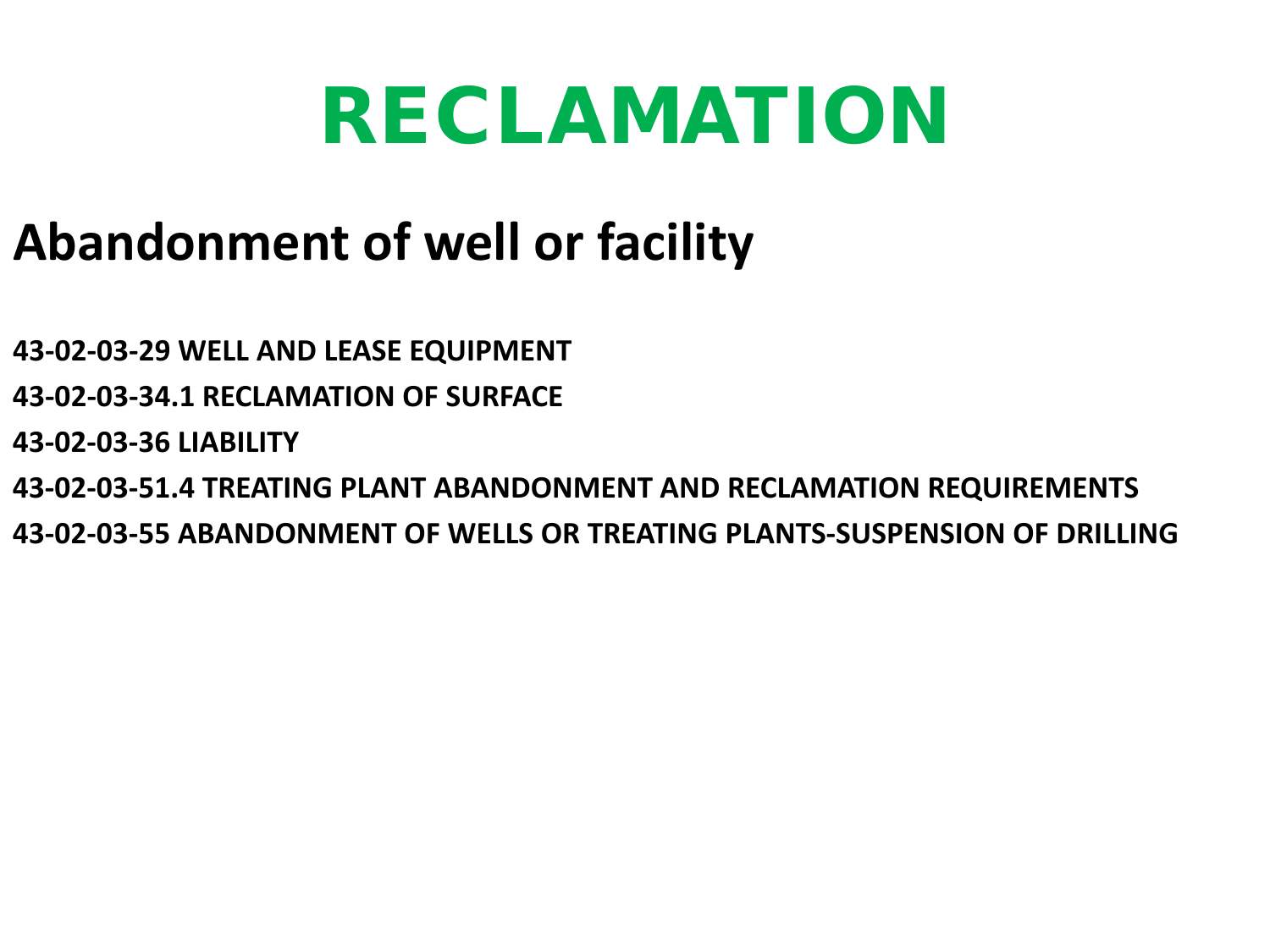# RECLAMATION

### **38-08-04.5. ABANDONED OIL AND GAS WELL PLUGGING AND SITE RECLAMATION FUND** - **BUDGET SECTION REPORT**

**\$7,869,798 in Fund (6-30-2014) \$5 million/year, \$75 million cap 40 projects 22 illegal dumping sites 13 active 9 closed - \$90,000 estimated cost 18 active well/facility reclamation sites Est \$100,000 each (\$1.8 million total)**

**HB 1333 SECTION 11. APPLICATION.** This Act does not apply to the reclamation of an oil or gas-related pipeline or associated facility put into service before August 1, 1983.